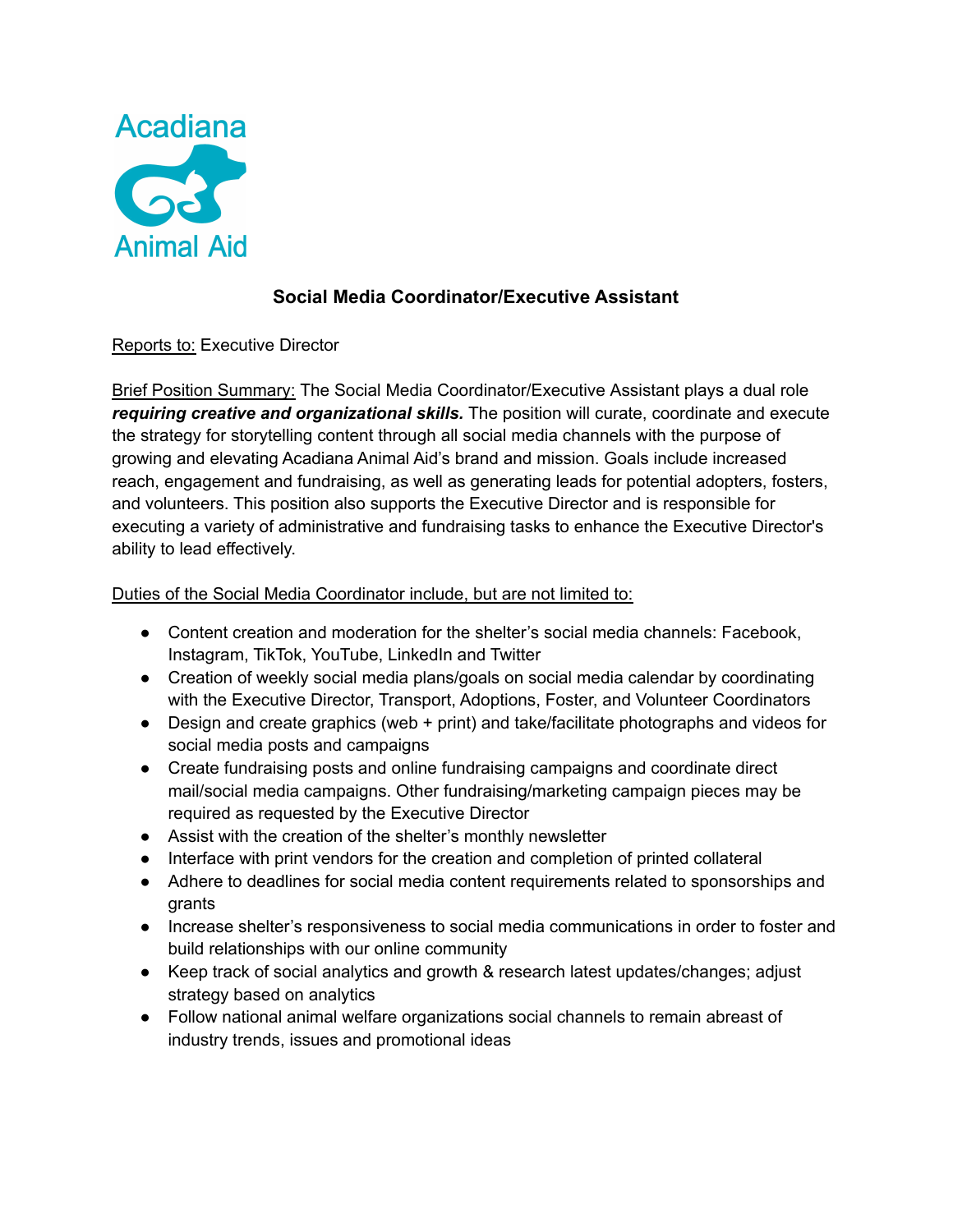## Duties of the Executive Assistant include, but are not limited to:

- Assist with managing and executing special projects
- Provide support in the execution and coordination of plans for fundraising and stewardship events
- Develop agenda, financial reports, and materials for board and committee meetings
- Design and produce presentations and reports
- Take and summarize meeting minutes and notes
- Generate and analyze reports in ShelterLuv
- Schedule meetings and conference calls

#### Qualifications and Skills:

- Associates or college degree in English, Journalism, Marketing, Communications or related field-experience in a professional environment.
- 2-3 years of social media and storytelling experience
- Ability to create both written and visually compelling content for social media strategically by channel
- Creative, inclusive and grammatically correct content creation skills
- Excellent oral and verbal communication skills
- Familiarity with social media fundraising tools for nonprofits
- Knowledge on the latest updates, features, trends and best practices in social media
- Proficiency with video and photo editing tools, digital media formats, and HTML
- Experience with Adobe Creative Cloud (Photoshop, Premier Pro), Canva, or equivalent digital media editing tools a plus
- Proficiency with Google Suite including Docs, Sheets, and Slides
- Office management or executive assistant experience a plus
- Excellent project management skills with the ability to multitask and meet deadlines
- Understanding of working with donors and board members and possess excellent judgment to maintain the highest levels of confidentiality

## Expectations:

- Must be solutions-oriented, adaptable, flexible with a positive attitude
- Ability and enthusiasm around working with volunteers and staff in all roles
- An authentic passion for animals, animal welfare and AAA's mission
- Commitment to AAA's customer experience expectations

## Physical Job Requirements

- Must be able to work around animals (including diseased, injured, and/or potentially aggressive animals), loud noises, chlorine or other chemicals
- Able to be on your feet for multiple hours of the day
- Must be able to focus in a loud and busy environment despite distractions
- Must be able to walk around campus as needed